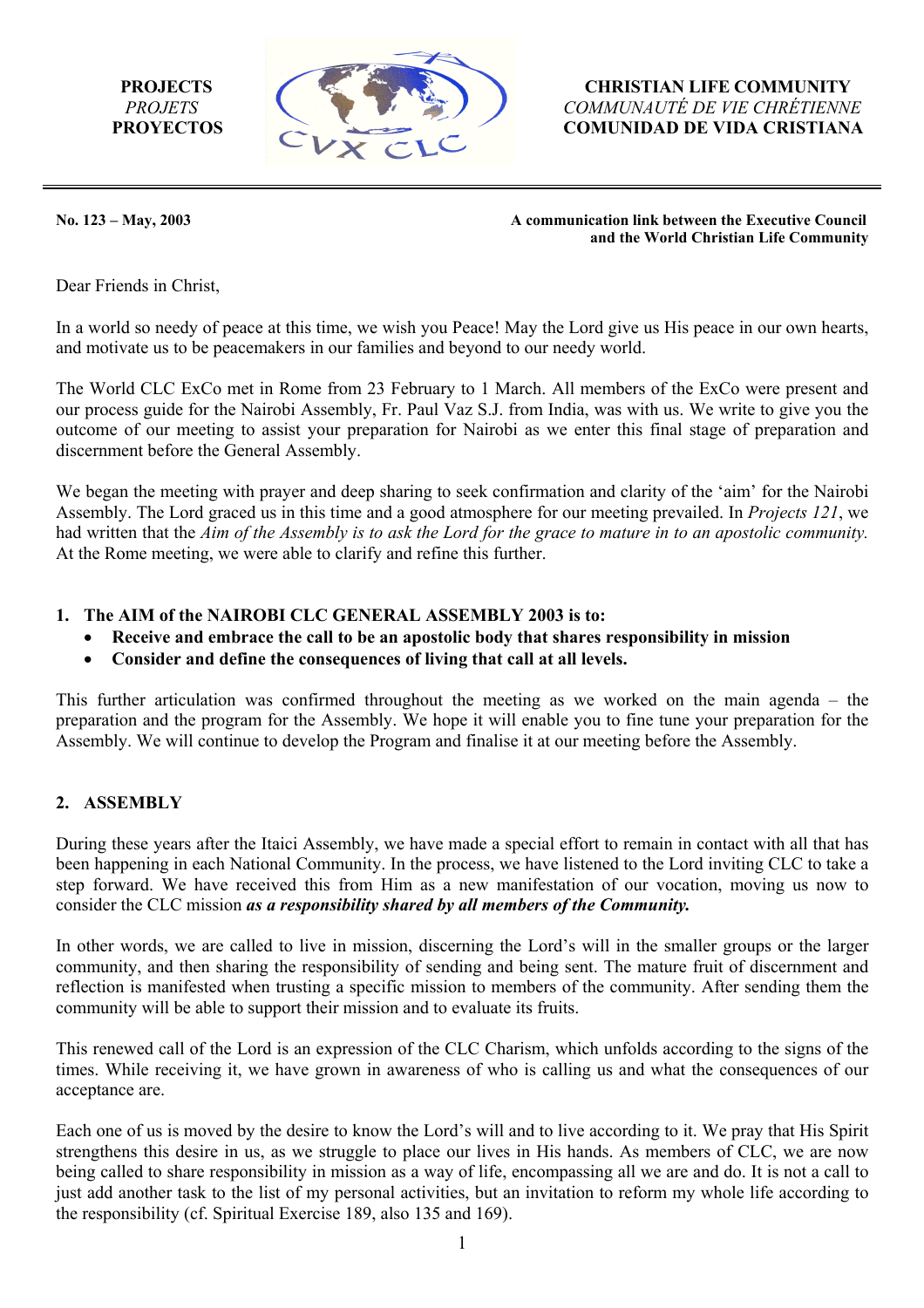This more radical answer to the Lord's personal call has community repercussions at its national, regional and world levels. The best way to make it evident for everyone and at all levels that CLC is struggling to be an "apostolic community" – and not only a community of apostles – is sharing responsibility for mission.

We consider that accepting this call, as a true priority, will have an effect on the *national community level*. We anticipate that National Executive Council members will be moved to a new understanding of their commitment to leadership. Most probably, they will also see the urgency of reformulating the process of how members are incorporated into the community and the formation offered to all. The desire for consistency between the basic personal options and the community ways of proceeding may be especially demanding when specifying the ways to obtain the human and material resources needed for the common mission. Furthermore, indications point to the need of a common effort in dialogue with the local Jesuit Provincial, in order to move ahead in the apostolic collaboration with the Society of Jesus.

At *the regional level,* we trust that the national community will perceive the importance of a more dynamic relationship with their Regional Coordinating Team, receiving and offering a better support. These teams have already been established in Europe, Latin America, English speaking Africa, Middle East, North America and Asia Pacific. They are meant to address the international collaboration in mission and the formation it requires. We anticipate that much fruit can be expected if each coordinating team has periodic contact with the Moderator of the corresponding Conference of Jesuit Provincials.

To be called to live as an 'apostolic community' also has repercussions for *the World CLC Executive Council*. We are aware of the importance of a new understanding of the commitment of ExCo members, when they accept being elected by the General Assembly. We have already expressed this in the changes made to the criteria for nomination of candidates for World ExCo (Cf Standing Order #3, corrected in August 2002 and sent to national communities in September 2002).

## **3. ASSEMBLY PREPARATIONS and PROGRAM**

The Assembly Program will follow the steps/parts as outlined in *Projects 121*, and *we urge you to refer again to the Preparation Guidelines as outlined in Projects 121 (point 4: A, B, C, D, E, F)*. Your responses to the questions outlined for each of these Steps will inform your sharing and participation in the Assembly.

The role of the Preparation Team is to facilitate the participation of the whole national community of CLC so that the national body can participate in the Assembly through its delegates. This preparation is essential for national delegations to participate in the Assembly.

### **Program**

- Step A: The present State of the CLC Body
- Step B: Asking for the Grace of responding to the Call to be an Apostolic Body
- Step C: Called to be an Outreaching Apostolic Body
- Step D: Collaboration with the Society of Jesus
- Step E: Structures and Processes for CLC as an Apostolic Community
- Step F: Election of the World CLC ExCo

**Fr. Peter Hans Kolvenbach**, our World CLC Ecclesiastical Assistant, and General of the Society of Jesus, has written a letter to Jesuits who have been involved with CLC on National levels asking for their opinions on the state of CLC. The responses from Jesuits will provide valuable information and themes for the Society to engage with CLC. Delegates need to be well-prepared and fully informed about concrete experiences (past and present) and expectations in their own national CLCs for Part D, "Collaboration with the Society of Jesus in mission". This will enable us to better engage in good dialogue at the Assembly.

### **Proposal for Structures**

During the meeting we formulated a *draft proposal on Structures needed for World CLC to be an apostolic body to be further developed before Nairobi by the World CLC ExCo*. *This draft proposal will be enriched at the*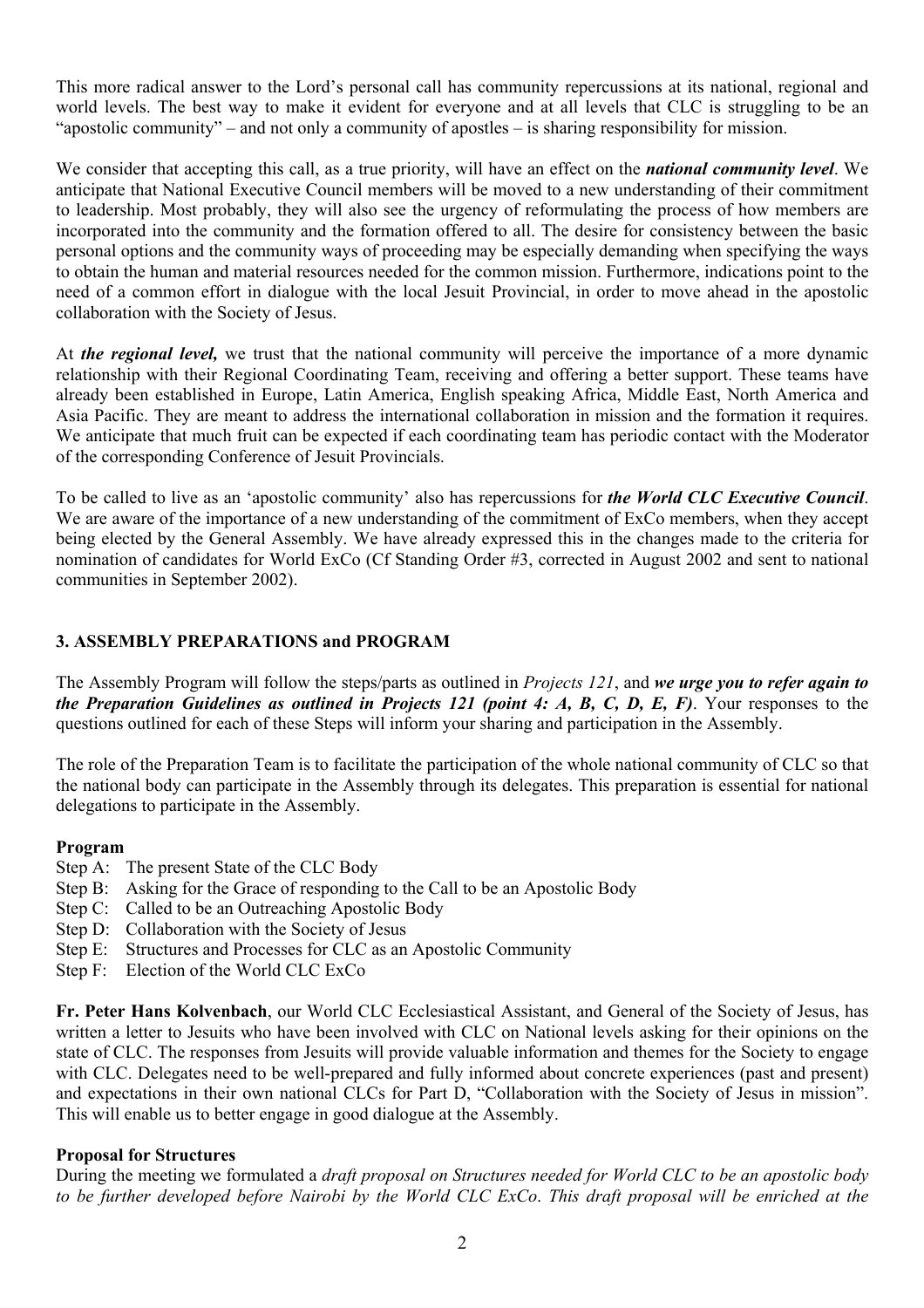*Assembly and presented during Step E for consideration.* As well as changes to the World CLC ExCo, *other Structures are being considered by the World ExCo to assist and facilitate this 'movement' of the World CLC.* 

The first is a **"Juridical Group" to be appointed by the Assembly with a mandate and time line to reflect and prepare necessary changes to the General Principles and Norms** to ensure consistency with our history and the experience of World CLC after Guadalajara 1990. The time line would ensure that **decisions could be made at the next World Assembly in 2008.**

The second is a **Financial Commission.** In Itaici 1998, the Assembly chose not to elect a Treasurer and asked the World ExCo to decide how to manage WCLC finances. As a result of this mandate:

- We established a Financial Team of 4 members with expertise in financial matters. This team has been acting in an advisory capacity for the World CLC during these past years, and has been very helpful. Three of the members of the present team have agreed to continue in this role if the new ExCo requires them.
- An amendment to General Norm 21a) is being proposed to this Assembly (See Annex A: amendment to GN 21a).

#### Other structures being considered:

- **Regional Co-ordinating Teams (RCTs**): clarifying and establishing a greater unity of role and function, link with World CLC ExCo. RCTs have a coordinating role. They are not an intermediate structure standing between National CLCs and World CLC ExCo.
- A **team of experienced CLC members** (of all ages) to assist greater continuity and availability of experience and knowledge of CLC. Such a team could reflect with the new ExCo and National CLCs and make recommendations for ways to incorporate experienced CLC members with the wisdom and knowledge they hold, into the apostolic body.

#### **Symbol**

Delegations will present a *symbol to express the present state of their National CLC*. Be imaginative and honest with your symbol to present the lights and shadows of your reality! As CLC, we tend to hide our light under a bushel – we tend not to be readily identified! You may use a phrase or 3 - 4 words to enhance your symbol. Each National CLC symbol will be displayed during **Step A**, and enriched during the Assembly by the sharing and understandings.

While your symbol will illustrate the present state of your National Community, you are also invited to bring material for a National CLC display. This can assist other delegates to know, understand and gain ideas from your national community, and facilitate exchange. Your display could include photos, information on special projects/mission and/or your reality – social, political, economic, CLC – and resources. As space will be limited, again be imaginative and succinct!

### **National CLCs that will be confirmed as full members at the Assembly include**:

Croatia, Dominican Republic, Ivory Coast, Nigeria and Puerto Rico.

### **Candidates for the new World CLC ExCo**

Information on candidates for the new World CLC ExCo was sent to you on April 10, 2003.

## **4. IMPLEMENTATION in NATIONAL CLCs after NAIROBI**

*After Nairobi, the next step is assimilation and implementation back in the National CLC*. Preparation of the National CLC is vital for the members and the body of CLC to receive and assimilate the decisions of the Assembly. In some National CLCs in the past, changes in national and regional leadership in CLC and/or lack of commitment of delegates after they return home has meant lack of continuity and little or no implementation phase of the directions and decisions of the Assembly.